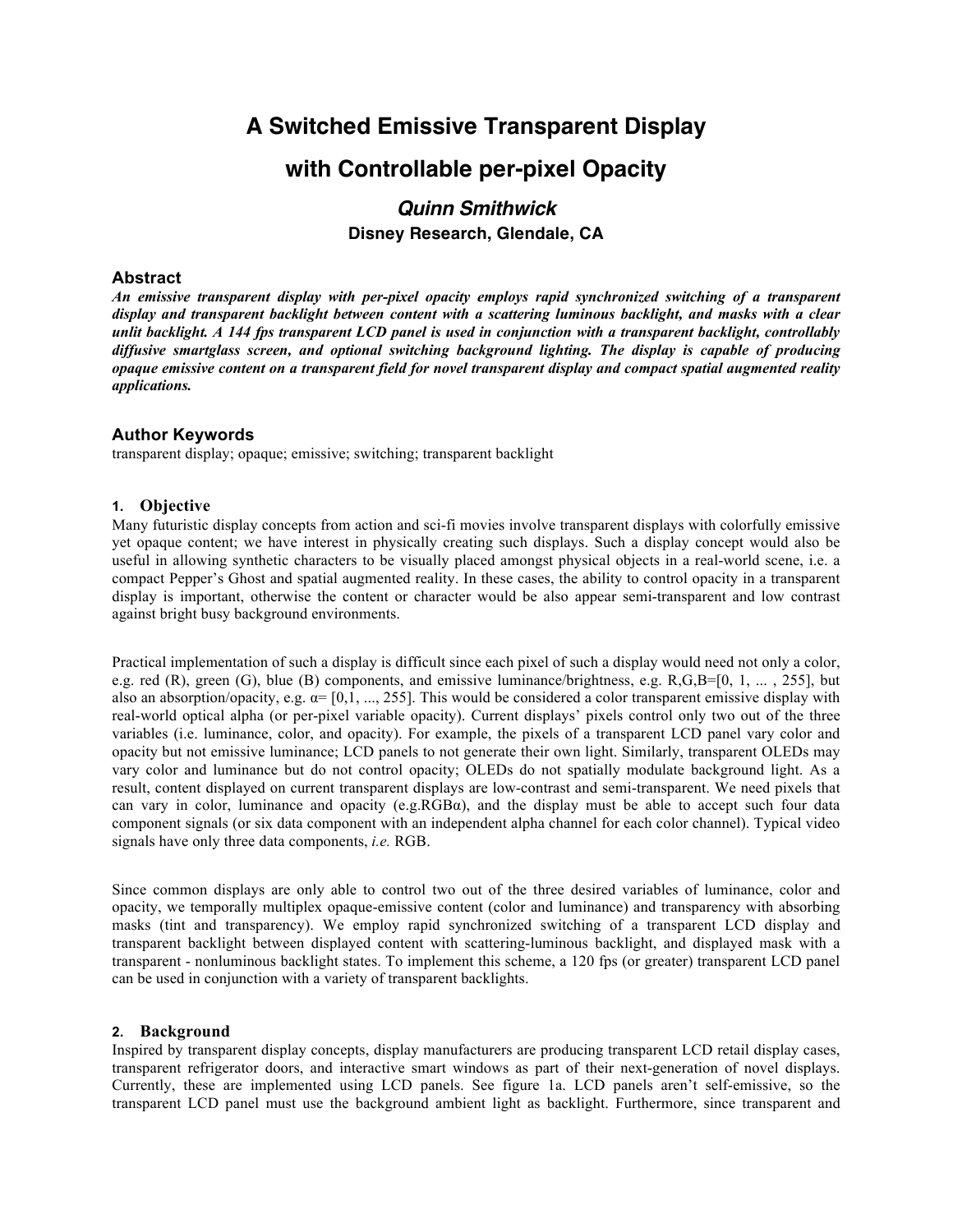white content are both presented as white pixels on the display, they have the same transparent visual appearance and light colors are semi-transparent to the background. As a result, the background visually interferes with the displayed content, and the content's appearance changes with different background content and viewpoint. The content, lighting, background, and viewing angle must be carefully considered together. Typically these displays use a brightly lit plain white backdrop to act as a light box for the transparent LCD panel; content typically uses dark colors to appear opaque, or is strategically placed to avoid appearing semi-transparent against physical background objects.

Although research prototypes using transparent OLED panels have been demonstrated, they suffer a related but opposite problem. Since transparent OLED panel pixels only emit light and cannot controllably block background light, their images appear semi-transparent and low-contrast against light-colored backgrounds. See figure 1b. Again their content's appearance is visually affected by the background content and viewpoint. These displays appear best against dark plain backgrounds.

The ideal transparent display would be capable of presenting dark and bright content with controllable opacity. This would allow high contrast, opaque content on a transparent field visually independent of the background. See Figure 1c.

### *Spatially Multiplexed Content and Masks*

We have previously presented displays that can control each pixel's color, luminance, and opacity: Pepper's Ghosts, scrim projections, and transparent OLED displays with transparent LCD masks [1]. These displays spatially multiplex the emissive content and the opacity using a transparent emissive layer (e.g. reflected display, scrim projection, or transparent OLED) and a transparent absorbing layer (e.g. a transparent LCD panel) respectively. While effective, the Pepper's Ghost version requires a large beam combiner creating a large footprint. The scrim projection version has a small physical footprint but needs space for projection throw. Transparent OLED displays with colocated LCD masks have a minimal footprint and allow for direct interaction with the display surface. Unfortunately, current commercial transparent OLED displays (e.g. uTOLED-20-G2, 4D Systems) are limited in size  $(2^{\prime\prime} \times 2^{\prime\prime})$ , and larger research displays (>15" diagonal) are unavailable outside the laboratory. One aim of the presented research is to replicate the abilities and compactness of the transparent OLED display and LCD mask, but instead using larger available transparent LCD panels and backlights.

### *Temporally Multiplexed Content and Masks*

Similarly, the emissive content and the opacity mask can be temporally multiplexed. This requires transparent displays capable of high frame rates to switch between content and mask without flicker. We previously presented a switching dual layer display in which the foreground display contained opaque emissive content on a transparent field, independent of the content on the background display [2]. We rapidly switched between two states: 1) the foreground transparent LCD panel presenting its content with the background display presenting a white field acting as a global backlight; and 2) the foreground display presenting the content mask with the background display presenting its content. The foreground display's pixels exhibit controllable color, luminance, and opacity, but require and depend upon the background display. Another aim of the presented research is to use this switching scheme but without the need for the background display, thus allowing physical backgrounds to be visible behind the switched transparent display and backlight.

### *Transparent Displays with Transparent Backlights*

There are other displays that propose to use a transparent backlight and transparent LCD panel but for different applications and without using a rapid switching scheme. Lindlbauer and collaborators created a see-through display with transparency control for dual sided collaborative interactions (Tracs) [2]. Tracs consists of two transparent displays sandwiching large 9x6 array of individually switchable PDLC diffuser panels with a matching a coarse LED grid backlight layer and a polarization adjustment layer. Sections may be switched between diffusive allowing only the viewer's content to be seen, or transparent allowing their collaborator on the other side of the screen to be seen. The coarse LED point lights in the back layer create uneven illumination, but are mainly present to provide additional back lighting to the LCD panel to complement the ambient background light.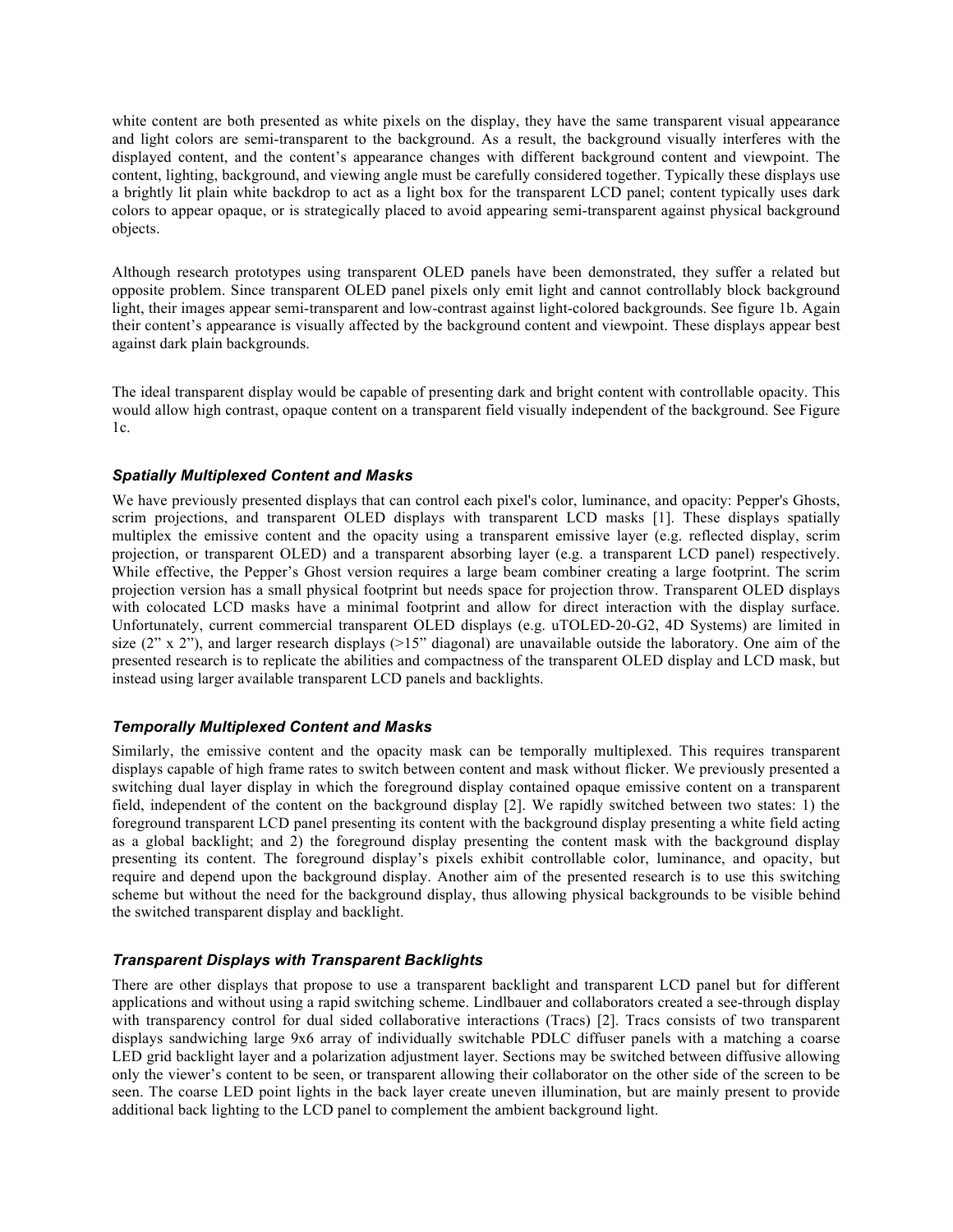In a patent by Bohn [3], he and collaborators proposed a hand-held phone display that switches between a seethrough augmented reality mode and an opaque display mode; publication on a physical practical prototype was not found. The display consists of a three-layer sandwich of a viewer-facing display panel, a transparent backlight assembly, and a "multi-mode" panel. The display panel is a transparent LCD panel or similar. The transparent backlight is described as an edge lit transparent slab with embedded scattering, refractive, or diffractive elements.

The multi-mode panel is envisioned as an active shutter (e.g. LCD), reflector, electrochromic, or electrowetting cell switchable between being opaque or transparent over the entire panel, in sections or pixel-by-pixel, (i.e. a second pixelated display for passing/blocking the background view). The front display panel and middle transparent backlight provide color and luminance, while the rear multi-mode layer provides variable opacity.

The use of a rear multi-mode layer to control opacity, spaced and separated from the display panel by the evenly illuminated transparent backlight creates several issues, including strict layer alignment requirements, Moiré interference and parallax effects between the separated pixelated display and a pixelated multi-mode panel, as well as a dedicated synchronized video input for the multi-mode layer. Furthermore, because the transparent backlight is an evenly lit and non-pixelated sheet between the pixelated front display panel and rear multi-mode panel, the display cannot produce certain content; for example, white opaque content on a transparent unlit field. A white opaque pixel requires the display pixel to be clear, the backlight illuminated, and the multi-mode pixel opaque; while a transparent unlit pixel requires the display pixel to be clear, the backlight unlit, and the multi-mode pixel clear. The backlight is not pixel level controllable, so is either on or off for all pixels in the display. As a result, with any emissive display content present, an ideally clear area would look hazy or milky. In another patent by Bohn [4], a pixel level controllable transparent backlight is proposed using addressable electrowetting cells to selectively out couple light internally reflected in an edge-lit light guide. However, when used in this display's configuration, there will still be aforementioned alignment, synchronization, Moiré, and parallax effects between the pixelated display panel, pixelated backlight, and pixelated multi-mode layers.

In patents, inventors have proposed various other transparent backlight units including LED edge-lit polymer dispersed liquid crystal (PDLC) panels, and an array of transparent OLED pixels [5], although neither are said to rapidly switch. Any of these transparent backlights, or similar, may work with our switching content/mask scheme, but they must be capable of rapidly switching between opaque illuminated and transparent unlit states. If the transparent backlight panel is always illuminating a transparent LCD panel, as commonly proposed, white and transparent imagery on the LCD panel appears the same – hazy or milky white.

## **3. Design**

### *Purpose and Procedure*

To implement a luminous transparent display with optical alpha, we employ temporal multiplexing of emissive content and opacity masks. We use a combination of a fast frame rate  $(≥ 120$  fps) transparent LCD panel and a synchronized switching transparent backlight. The switching transparent backlight can controllably and quickly change from being luminous and opaque/scattering to being non-luminous and transparent. The display rapidly and continuously alternate between two states:

- 1. In the first mode (see figure 2a), the transparent LCD panel displays color content, while the transparent backlight is luminous and ideally opaque to the background. Non-luminous pixels are displayed black on the LCD panel (opaque and absorbing) and do not pass the backlight nor background.
- 2. In the second mode (see figure 2b), the transparent LCD panel switches and displays a silhouette mask of the content on a transparent field, while the transparent backlight switches to its transparent non-luminous state. Transparent LCD pixels are displayed as white, opaque pixels are displayed as black, semi-transparent pixels are displayed as grey, and tinted pixels appear are displayed as their respective colors.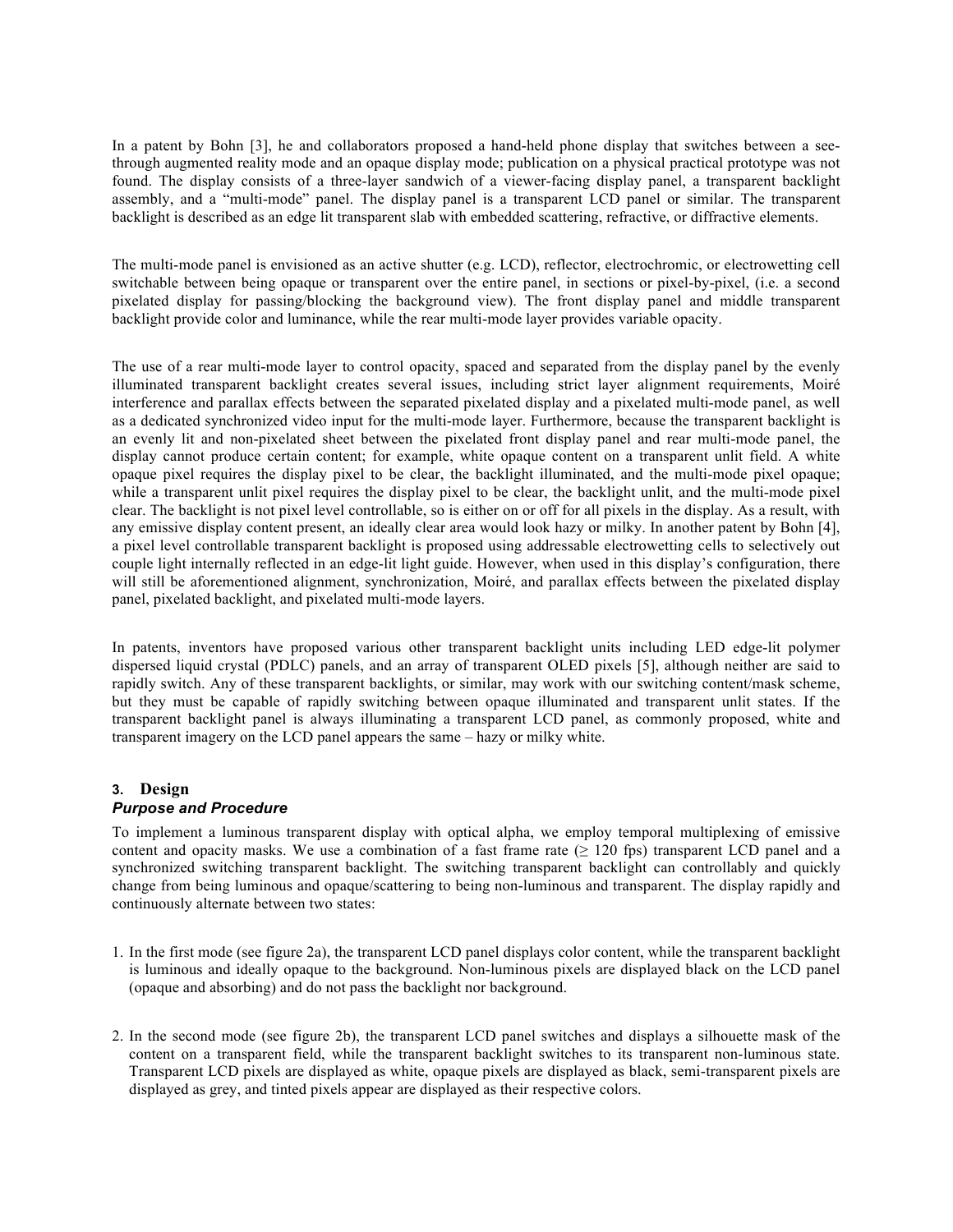When rapidly alternating between the two modes at 120 Hz or greater, the luminous content and the masked background visually combine without flicker (see figure 2c).

Although the main innovation needed to create the emissive transparent display with optical alpha is the rapid switching between the luminous content and masked opacity modes, we also require a switching transparent backlight. Even though a variety of transparent backlights were mentioned and can be used, we prototyped several new types of transparent backlights that can rapidly switch from being transparent and non-luminous, to being opaque/scattering and luminous including the following:

- a) Projected Switching Scattering Liquid Crystal Panel: A scattering smart glass screen (e.g. PDLC) can switch from being transparent to scattering and visa-versa. Projected light from LED flood spotlights evenly illuminates the smart glass when the LCD panel displays color content and the smart glass is in a scattered state; no light is projected onto the liquid crystal screen when the LCD panel displays the mask and the smart glass is transparent. See figure 3a.
- b) Beam-combiner with Smart Glass Panel: A beam-combiner (i.e. a 45° half-silvered mirror) can be used to direct light from the background scene or from an opaque backlight unit (e.g. a large LED array backlight panel, or even a second monitor) to a transparent LCD panel. A smart glass panel is placed behind the beamsplitter. When the backlight unit is lit, light is redirected illuminating the LCD panel's color content, and the smart glass is made scattering, diffusing the background scene. When the backlight unit is unlit and the LCD panel is displaying the content mask, the smart glass panel is made clear, thus making the masked background scene visible. See figure 3b.
- c) We also independently implemented a transparent backlight using an LED edge-lit particle embedded clear plastic sheet with a backing sheet of switching smart glass. See figure 3c.

Scattering from the PDLC smart glass sheet helps diffuse and veil a bright background that may appear through the illuminated transparent backlight (i.e. edge lit particle embedded plastic). Without the scattering effect of the PDLC, the emissive content simply adds to the background and appears semi-transparent. Alternatively, a ferro-electric shutter or second LCD panel could be used as an electronic shutter to block the background rather than diffuse its light; however size and attenuation currently limit these choices.

Although we built display prototypes using all these types of transparent backlights (and more), for brevity, we only detail the implementation using the edge-lit particle embedded clear plastic with smart glass backlight. Our prototypes using the other types of transparent backlights are similar in the implementation of the display, synchronization, and switching, differing mainly in the details of illumination, the principles (and some implementation details) of which were described above.

### *Implementation:*

A 27" Asus VG278HE 144Hz capable monitor is modified to make a transparent display by removing its backlight and diffuse anti-glare film. Two stacked 15" x 24" pieces of particle embedded acrylic material (Endlighten, Acrylite) are placed flush behind the matching size monitor and edge lit using several backlight LED strips (Samsung) arranged on all edges. An additional 15" x 24" of PDLC smart glass (LTI smart glass) is placed behind the Endlighten material. See figure 4. Various PDLC formulations were tested and one specifically capable of switching from transparent to clear (or visa-versa) at 60 to 144 Hz was chosen. A HPZ800 workstation with a Quadro 2000 graphics card (nVidia) running Bino stereoscopic 3D movie player, takes an over-under content/mask image and outputs openGL quad-buffered frame-sequential 1080p alternating content and mask pair at 144 fps over a DVI-link. A custom openGL program to create the quad-buffered 144 fps frame sequential content/mask output could also be written for an interactive display.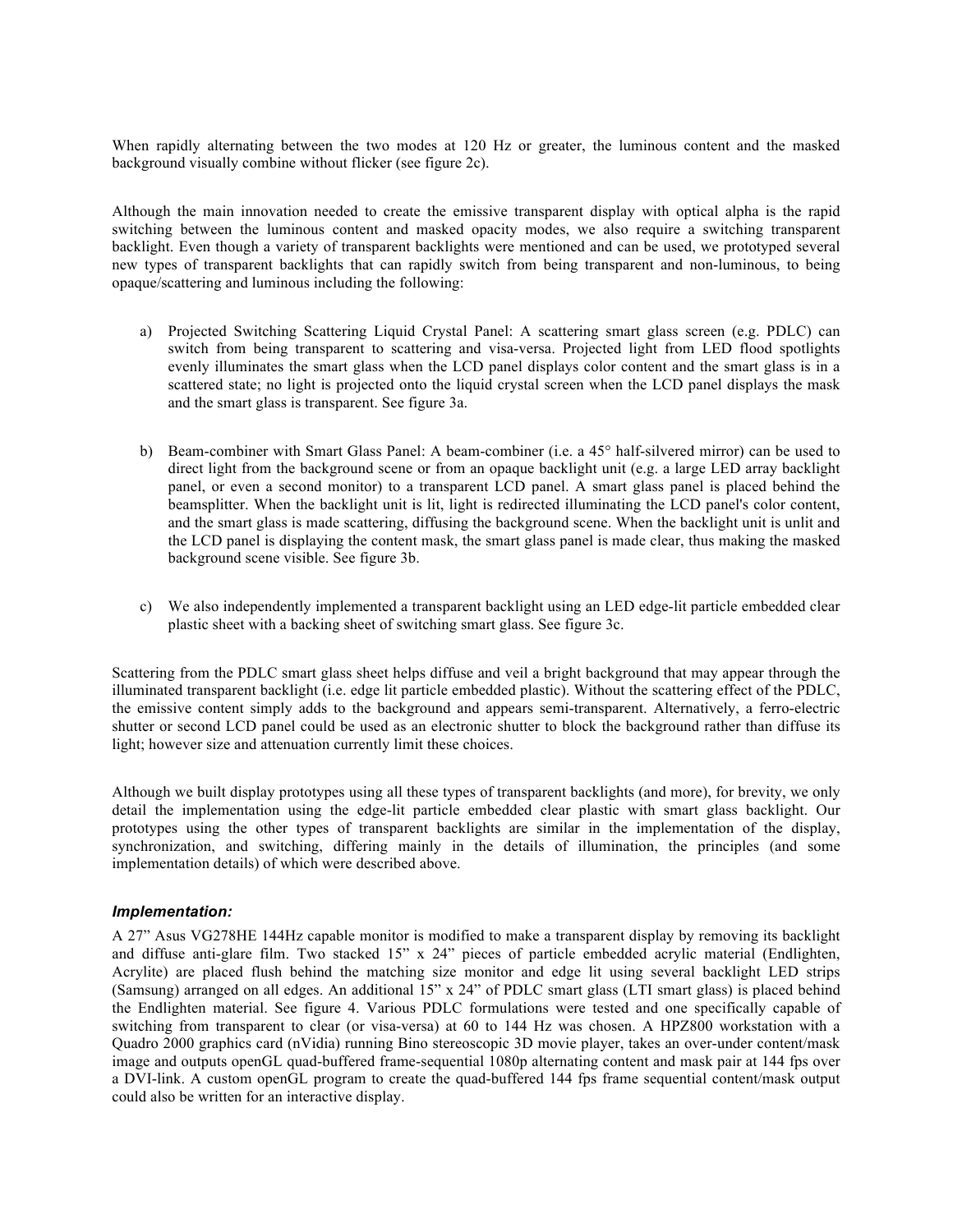The display, transparent backlight, and smart glass are synchronized via the input video's vertical synchronization (VSYNC) signal. See figure 5. The DVI-D VSYNC signal is embedded in the DVI's blue component's differential signal. A passive DVI splitter is used to route one video output to the transparent monitor, and the other to a custom DVI VSYNC extractor [6]. The DVI extractor uses a long-tailed pair differential amplifier to difference the two differential blue component signals and output the VSYNC pulse.

A MEGA2560 microcontroller (Arduino) takes the extracted VSYNC pulse as an input trigger to two toggles, outputting two 72 Hz square waveforms each with adjustable phases and duty-cycles. One square wave is input to a TTL switching n-channel MOSFET switching a 60 V voltage applied to the PDLC sheet to make it clear or scattering. Another square wave is connected to the enable pin of the LED strips' controllers to control the transparent backlight illumination. If the application allows it, an optional additional signal provides switching for background lighting synchronized to the display state. The microcontroller also outputs signals driving LEDs for timing and debugging purposes.

When the display is presenting content, the PDLC sheet is scattering and the transparent backlight is illuminated. The PDLC sheet scattering helps diffuse and veil a bright background that may appear through the illuminated transparent backlight. When the display is presenting the silhouette mask, the PDLC is clear and the transparent backlight is not illuminated.

Phasing and duty cycle differences in the PDLC and the LED strip's signals are used to account for transition times in the LCD display and the PDLC sheet. Timing is adjusted so the backlight illumination only occurs when the content on the LCD image fully fills the screen and the PDLC has fully transitioned to its scattering state. Similarly the optional switching background lights are turned on only when the entire mask is presented on the display and the smart glass is clear. The state of the display, backlight, and background lighting are checked using a 1000 fps highspeed camera (Exilim HS, Casio), and the timing is adjusted appropriately. See figure 6.

As an extension to the basic technique, background lighting is also switched to illuminate the background only when the LCD panel is fully displaying the mask and the PDLC panel is clear revealing the background. LED spotlights (PAR38, Phillips) were modified by bypassing the bulb's electronics and directly switching the LEDs using an nchannel MOSFET controlled and synchronized to the VSYNC signal by the microcontroller.

The transparent display prototype was setup to represent what might appear in a transparent display case or smart window application. The content and background set were chosen to show-off the display's abilities of high-contrast colorful animated content with variable transparency against a complicated, colorful background with complex lighting. The background was picked to be a pair of physical black sports shoes with yellow laces on a red platform placed in front of a red, white, and blue flag banner. The shoes, stand and background were lit with two-point lighting from the front and left. The content on the transparent display was created to be an animated rotating soccer ball with a colorful swooshes and motto lettering, and a transient animated colored star burst that zooms in and rotates, fading in and out.

### *Results:*

Figure 7 shows an example image displayed on the transparent display with emissive opaque content on a transparent field. Due to the rapid switching at 144 fps, the image visually appears solid and flicker is not evident. The color image is high contrast and opaque against the bright background and does not change with shifts in viewpoint. The soccer ball and text content exhibits deep solid blacks, the whites are emissive and opaque; the colors in the swoosh and text are saturated. The transparent field is clear revealing the background.

Figure 8 shows three captured frames of animation demonstrating the display's variable opacity capabilities. Variable opacity is controlled by the gray tones of the mask images. In the first frame, all the content appears opaque on a transparent field because the mask frame has a black silhouette mask on a white background. In the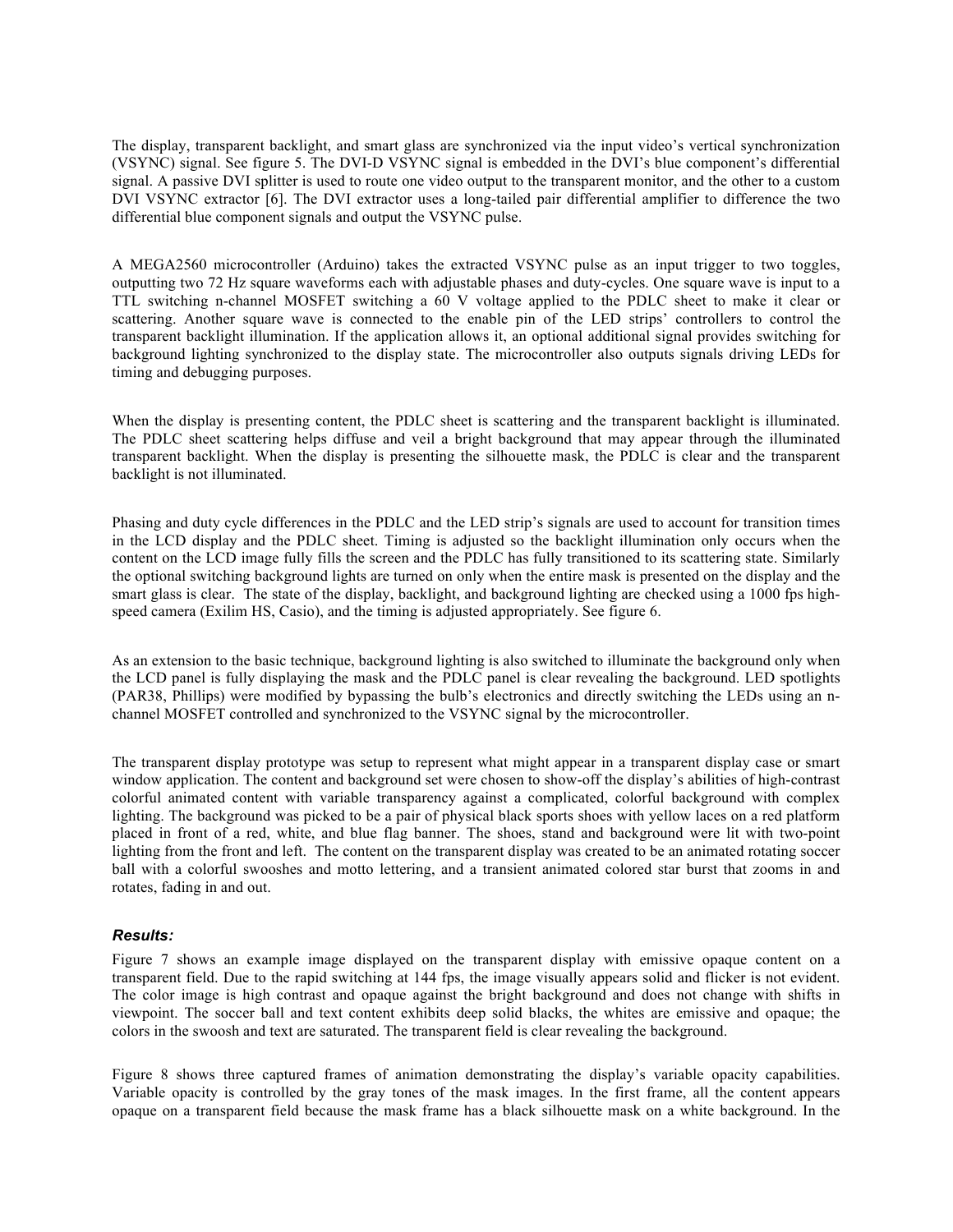second frame, the soccer ball, swoosh and star grayscale mask are completely opaque but the lettering that extends beyond the star is semi-transparent. This is because the mask corresponding to those portions of the image are grey. In the third frame, the soccer ball, swoosh and letters are opaque but the star is now semi-transparent and attenuating large parts of the background. The mask image is black in the opaque areas, gray in the semi-transparent areas, and white in the transparent areas of the frame. The background is visible but noticeably dimmer in the third frame's semi-transparent areas than in the previously transparent areas of the first and second frame. Also the outline of the star in the third frame is a semi-transparent blue because the content is blue and the mask is gray.

There is a slight haze or milky appearance at the left/right edges of the display. The display is rotated 90 degrees in portrait mode, so the rolling frame updates sweeping left to right. The edge haziness is due to background lighting illuminating the frame even while the PDLC is scattering and the display is transitioning from content to mask. Masking the width of the display may reduce the haziness, thus decreasing the time the transition sweeps just the visible portion of the frame.

On the other hand, when using switching background lights synchronized to the display mask, edge hazing is eliminated and the full frame is viewable. The background lights are timed to be on only when the display is fully showing the mask on a transparent field. Although the background lighting is only on for a short time each frame period, the LED spotlights are able to handle a large peak voltage but low average power to provide sufficiently bright illumination while not appearing to flicker. This works well in applications in which the background lighting is controllable, such as in a display case or controlled room environment

Because the same LCD panel presents both content and mask, they are inherently aligned. Neither image/mask calibration nor homographies are required, and they can't become misaligned if the system is bumped or disturbed. The inherently alignment also makes the display wide angle viewable, since there is no spacing and parallax between the content and mask. Although not implemented here, motion blur of mask and content would be appropriate for moving content.

The background needs to be brightly lit due to the inherent light attenuation through the LCD panel, as well as due to the switching scheme. We overcome the attenuation by using bright backlight and background illumination. In our particular use cases, such as a smart window or placing virtual characters in physical sets, the background lighting can be controlled and well-lit. The use of synchronized switched lighting also helps, since we can time the lights to be extremely bright only for the brief moments when necessary, but overall maintain reasonable illumination levels and power. LEDs can handle the large peak voltages with low average power, and can switch fast enough to provide bright illumination without flicker. Much of the light attenuation is due LCD's use of polarization to create display states, as well as color filters, electronics and light masks. Other absorbing display technologies that do not use polarization, such as electrowetting displays, could be used as alternative display panels with lower light attenuation.

Since only the color content and a matching mask are required, real time rendering and interactive performance is easily achievable. In some cases, color content and masks are inherently created together (e.g. rendered 3D computer generated imagery). We have experience creating such content and mask pairs for interactive applications in our previous spatially multiplexed content and mask displays. Consistent alternation between content and mask images is important to maintain proper synchronization of the display state with the switching backlight and background illumination states. Rendering using a graphics card with quadbuffering is useful in this regard. Quadbuffering is typically used in stereoscopic 3D displays with shutter glasses, in which there are separate front and back render buffers for each of the left and right eye images. Rendering occurs in the back buffers, while the front buffers are displayed, repeatedly and consistently switching between the left and right front buffer images. Once the drawing to the back buffers is complete, the front and back buffers are swapped and the process repeats. This scheme ensures the display of the left and right imagery is synchronized to the shutter glass' state and 120Hz frame rate regardless of varying rendering rates. Here we use quadbuffering to ensure consistent 120Hz switching between content and masks synchronized to the backlight, smartglass and lighting, rather than left and right stereoscopic images.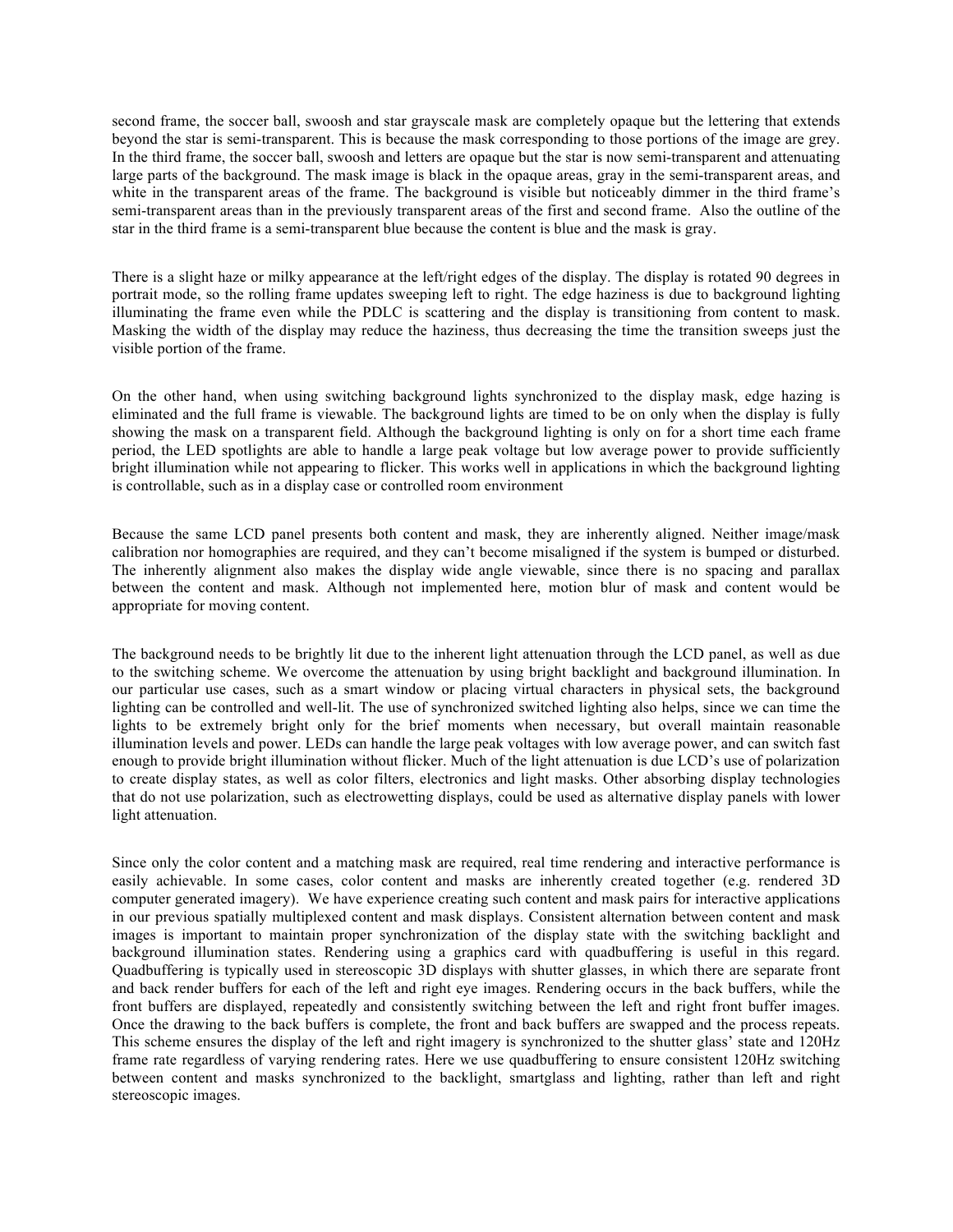The display is scalable to large sizes, with the LCD size being the main limitation. The 120Hz LCD panels are currently available commercially in sizes up to 90" - 110" diagonal. Edge-lit particle embedded plastic backlights (which our backlights are based on) are commonly used to evenly illuminate large movie posters and are available in stock sizes up to 80" x120". PDLC sheets have been used for large architectural smart glass windows. The switching speed of PDLC doesn't depend upon its size, since it electrically acts as a parallel plate capacitor with an RC constant independent of its area.

Due to the regular pixilation of the transparent LCD panel, light from the background will be diffracted as it passes through the transparent LCD panel. As a result, very deep background objects may appear to be slightly blurred and bright point-light objects may exhibit star-like diffraction patterns. Diffraction effects, however, are not unique to our display and these effects will occur for any pixelated transparent display panel. Larger HD displays will have larger pixels, thus reducing the diffractive effects of pixilation. In our prototype, these diffractive effects are not noticeable. The display case prototype is not deep enough to exhibit background blurring and we do not have point lights in the scene. The highlights on objects do not exhibit the star-like diffraction patterns. Even in our prototypes that have a room as the background, diffraction effects do not appreciably blur background objects up to 6' behind the panel.

#### **4. Impact**

We have created and demonstrated a medium-sized compact transparent display capable of producing high-contrast opaque dynamic content on a transparent field. The display uses high speed switching of a 144 fps transparent display and a switching transparent/opaque backlight built using modified commodity hardware. The content/mask switching scheme provides per-pixel independently controllable luminance, color, and opacity. This switching scheme also gives a practical means of addressing optical transparency in a display using standard RGB video signals. Unlike other proposed transparent displays, this display exhibits inherent alignment between mask and content, is free of Moiré or parallax effects, and avoids the difficulty of manufacturing, alignment, and synchronization of a separate addressable per-pixel backlight or additional "multi-mode" opacity control layer. Although the switching scheme can used with a variety of proposed transparent backlights, we have also introduced and prototyped several existing and new types. The switching scheme even improves the performance of displays using modified versions of previously proposed transparent backlights. The added control of the display's appearance using optical transparency allows new visual and creative effects, such as a compact spatial augmented reality displays, futuristic looking transparent displays, compact Pepper's Ghosts, smart windows and display cases.

#### References

- [1] Smithwick Q, Reichow M. 'Switching dual layer display with dynamic LCD mask', Proc. SPIE 8648, Stereoscopic Displays and Applications XXIV, 86480J (2013).
- [2] Smithwick Q, et.al, 'LCD masks for spatial augmented reality', Proc. SPIE 9011, Stereoscopic Displays and Applications XXV, 90110O (2014).
- [3] Lindlbauer D, et.al. 'Tracs: Transparency Control for See-through Displays',UIST '14 Proceedings of the 27th annual ACM symposium on User interface software and technology. Pages 657-661 (2014).
- [4] Bohn D, Fleck R, Knee D. 'Transparent backlight assembly', US2011066757 (2010).
- [5] Bohn D, Knee D, Fleck R. 'Transparent Display Active Backlight', US20120162269 (2010).
- [6] Petrus. 'Hacking Nvidia 3DVision', www.mtbs3d.com/phpBB/viewtopic.php?f=26&t=9790&start=30 (2010).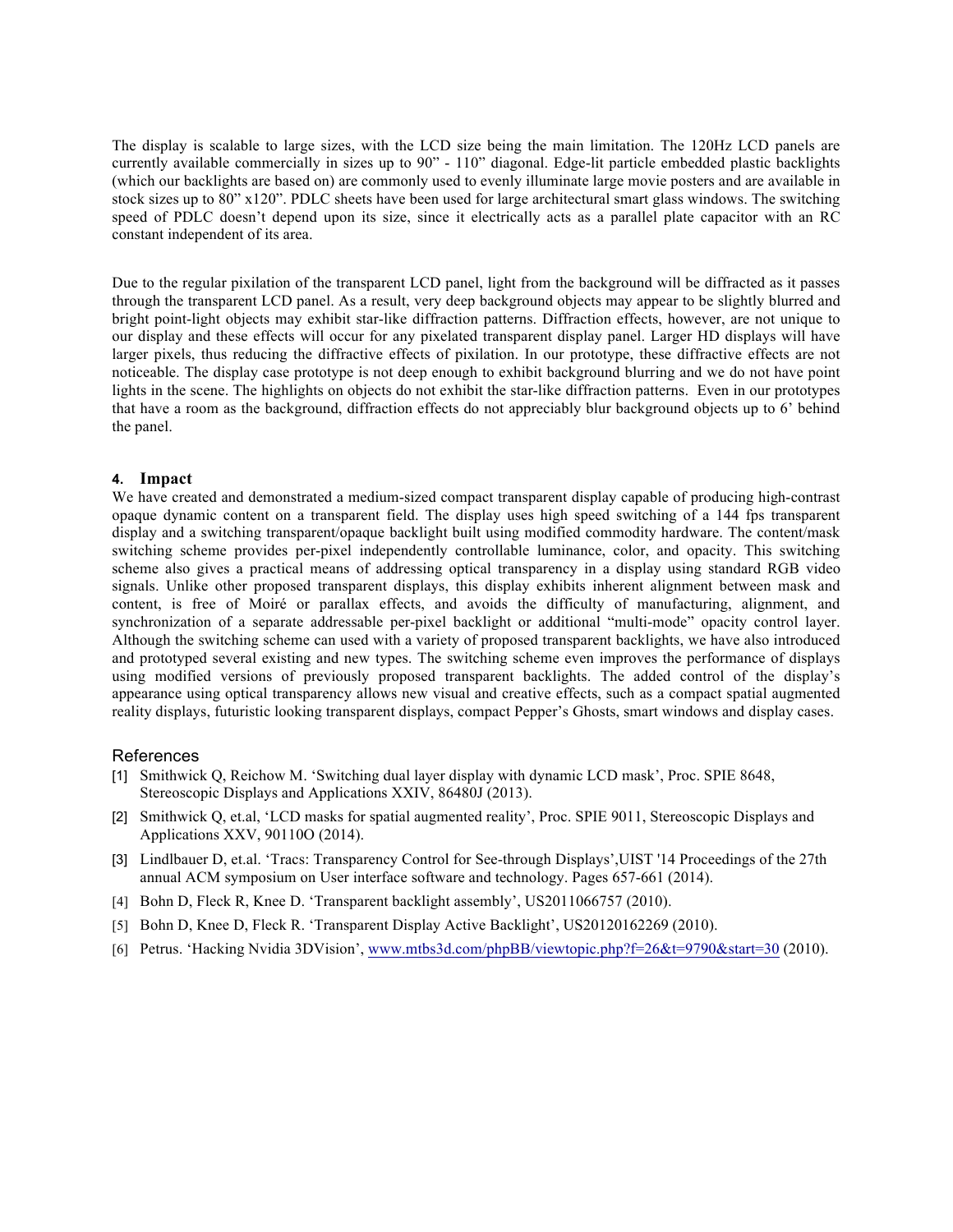## Figures



**Figure 1a,b,c.** Transparent Displays. a) absorbing (e.g.LCD) b) emissive (e.g.OLED) c) ideal absorbing and emissive.



**Figure 2a,b,c.** Display switching a) content and b) mask with corresponding lit and unlit backlight states. c) rapid switching visually combines content and mask to provide opaque emissive content on transparent field.



**Figure 3a,b,c. Various forms of transparent backlights. a) beamcombined backlight with smartglass, b) projected backlight on smartglass, c) edgelit particle embedded plastic backlight.**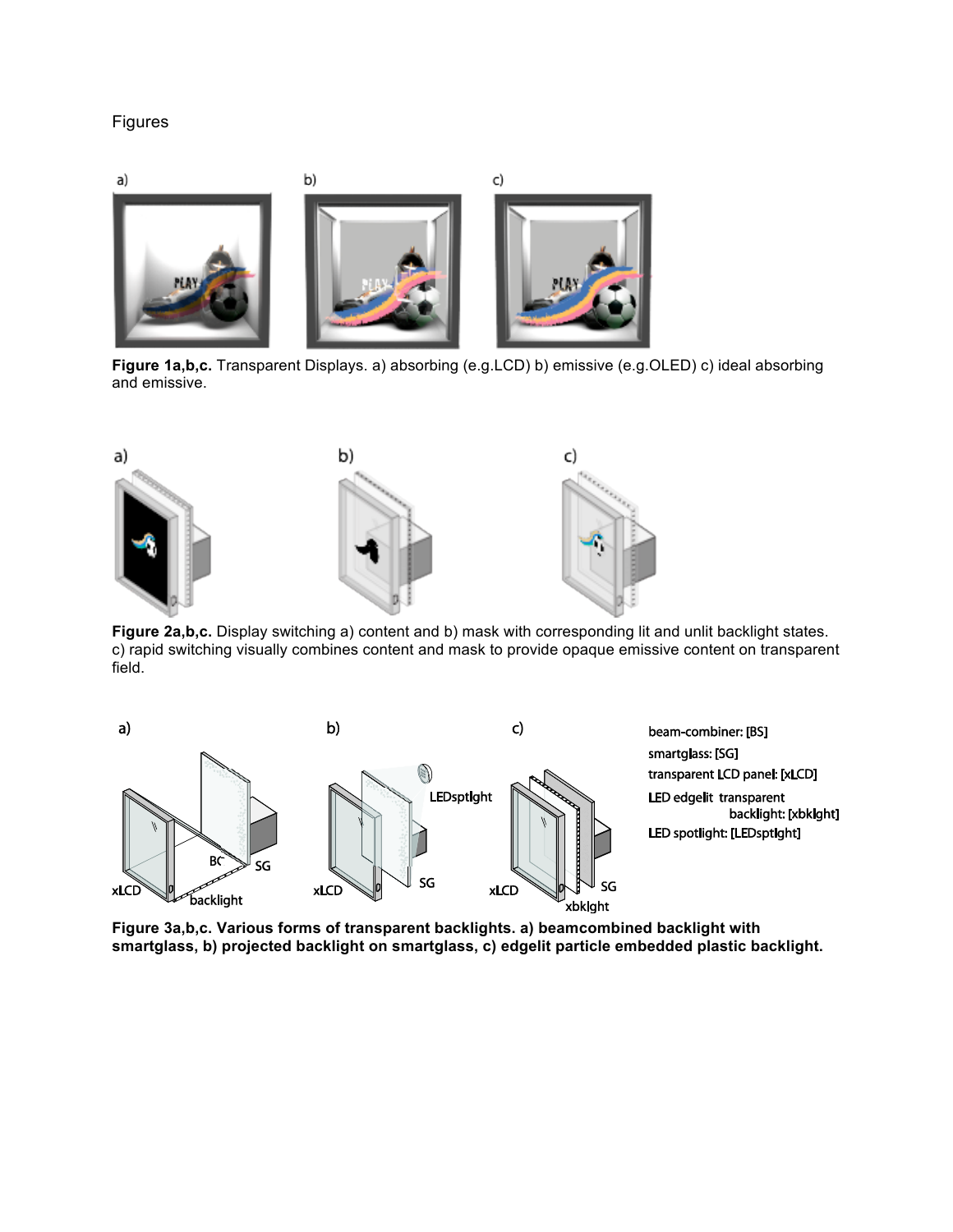

**Figure 4.** Transparent LCD panel, edgelit acrylic panel and smart glass. (back view)